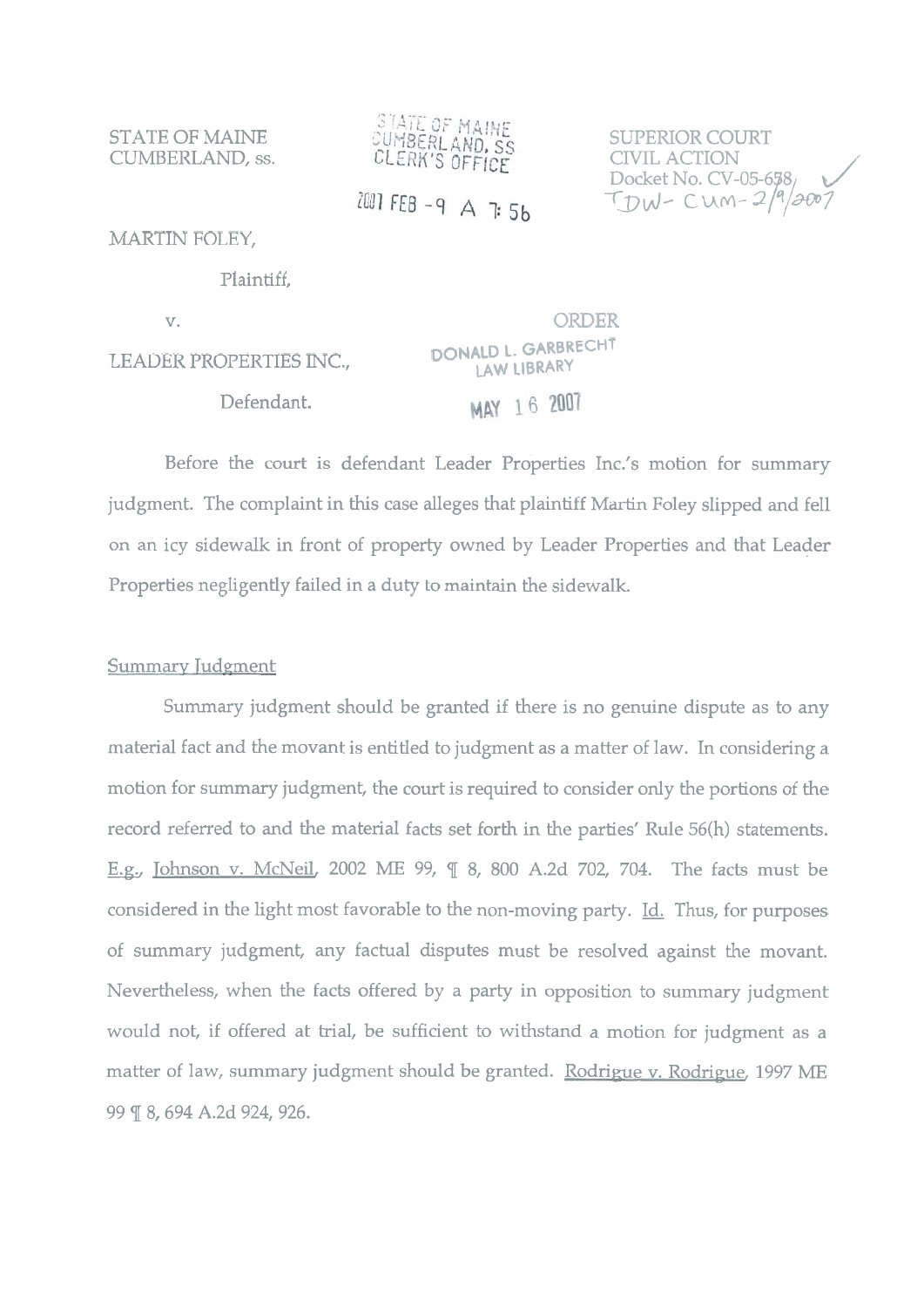## **Discussion**

In this case it is undisputed that Foley slipped on the sidewalk on Newbury Street near the intersection of Newbury and Pearl Street. Defendant's **SMF** ¶ 1 (admitted). It is also undisputed that Leader Properties owns property that at least abuts the sidewalk in question. Based on Denman v. Peoples Heritage Bank, 1998 ME 12 II 5-7, 704 A.2d 411, 413-414, Leader Properties asserts that it did not have a duty to Foley to maintain a sidewalk abutting its property.

Foley does not dispute that Leader Properties does not owe a duty to him if Leader Properties is only an abutter. However, he argues that there is a disputed issue for trial as to whether Leader Properties owns the sidewalk.

Several of Foley's arguments are unavailing. First, while Leader Properties admitted in its answer to the amended complaint it was the owner of certain real property at 66 Pearl Street, it did not admit that it owned the sidewalk and denied that it had any duty to maintain the sidewalk. See ¶¶ 2, 4 of answer to amended complaint.

Second, Foley relies on a letter from a claims representative for Leader Properties that contains an alleged admission of ownership but is not admissible in evidence pursuant to M.R.Evid. 408. The letter therefore does not generate a disputed issue of fact for summary judgment.

Third, while Foley also refers in his legal papers to a conversation with someone named "Mitch" (August 28, 2006 Foley affidavit  $\mathbb{T}$  2), the alleged statement by "Mitch" - that "Mitch" would have someone "get right on it" and then gave Foley the telephone number for the insurance company  $-$  is not a statement of ownership. More importantly, even if "Mitch's" statement were to be deemed to be an implicit statement of ownership, Foley has offered no evidence that "Mitch" is or was an agent authorized to make admissions for Leader Properties.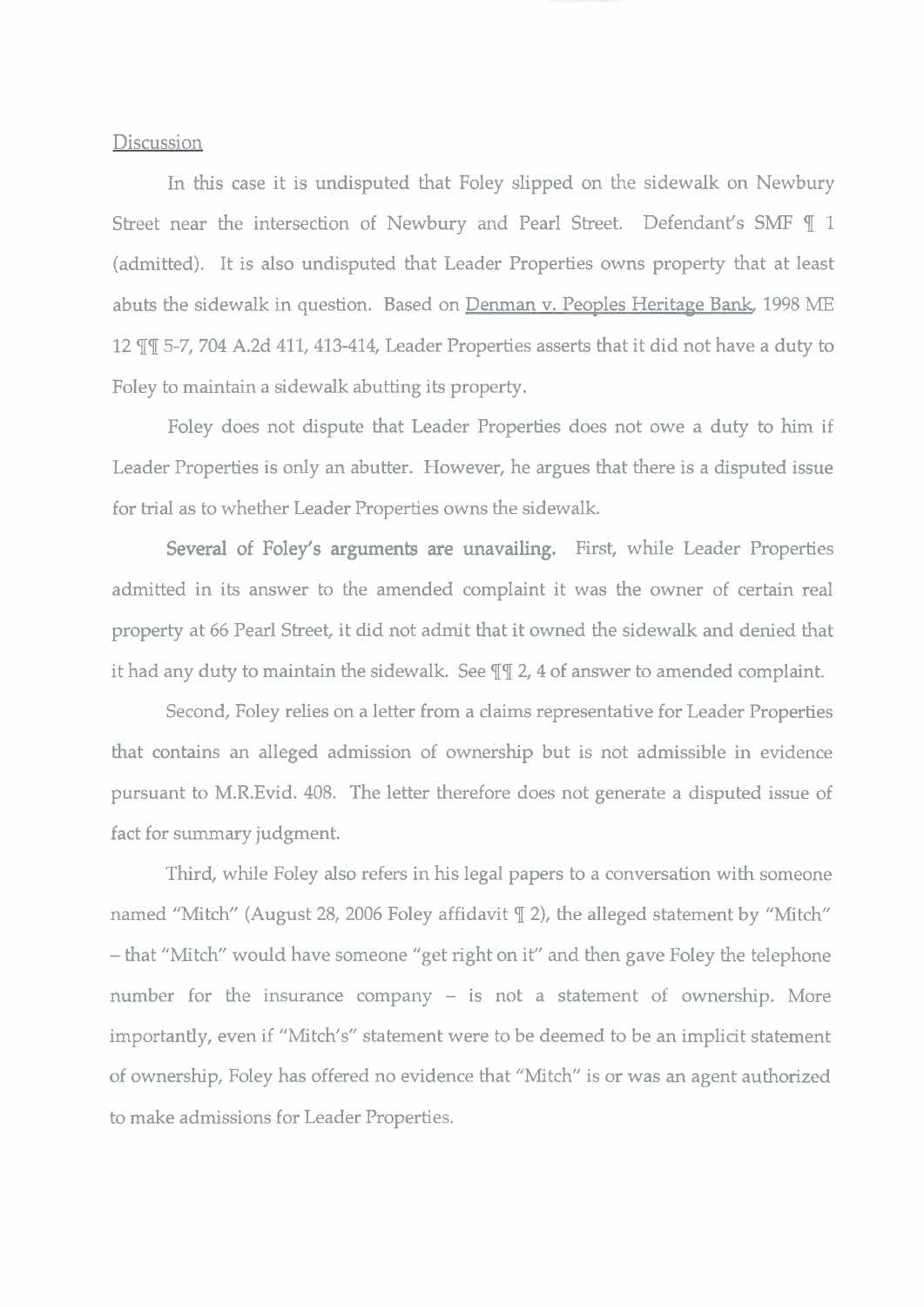The court concludes, however, that Foley has raised a disputed issue for trial with respect to whether the deed to Leader Properties conveyed ownership of the sidewalk or just ownership of the property excluding the sidewalk. Specifically, the deed describes the property as follows:

> Beginning at the intersection of the westerly sideline of Pearl Street and the southerly sideline of Newbury Street:

> Thence S 65'45'10" W along the southerly sideline of said Newbury Street...

Exhibit **2** to plaintiff's SMF; Exhibit F to Swan affidavit.

Leader Properties' ownership thus extends to the "southerly sideline" of Newbury Street, which leaves open whether the sideline of Newbury Street is (1) where the sidewalk begins or **(2)** where the pavement of the street begins. In the former case, Leader Properties would not own the sidewalk, and Denman would control. In the latter case, Leader Properties would own the sidewalk and have a potential duty to Foley.

The parties have not pointed the court to any legal authority that resolves the question of where the sideline of a street begins. If not resolved as a matter of law, this would appear to be a question for expert testimony. Indeed, in its reply papers, Leader Properties has offered the affidavit of a registered surveyor on that issue.<sup>1</sup> However, that affidavit was not submitted with Leader Properties' original motion for summary judgment, and Foley therefore has not had a chance to controvert the facts set forth in that affidavit. Summary judgment cannot be based on facts advanced for the first time in reply papers.

The entry shall be:

That affidavit states only that he surveyed the property in 1985 and his survey of the property transferred to Leader Properties does not include the sidewalk.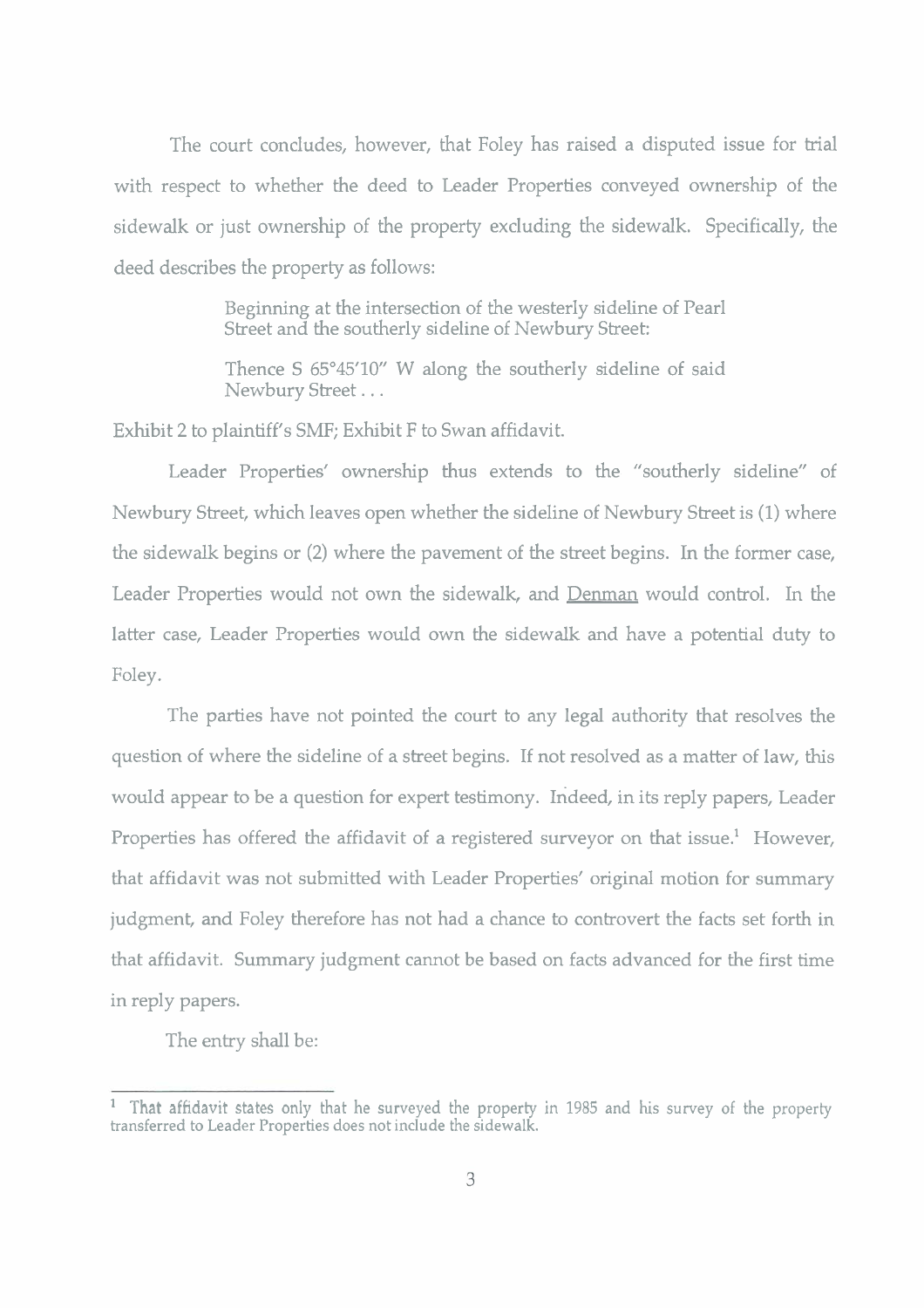Defendant's motion for summary judgment is denied. The clerk is directed to incorporate this order in the docket by reference pursuant to Rule 79(a).

DATED: February  $\cancel{\mathcal{L}}$ , 2007

- **yK------** 

 $\label{eq:2.1} \frac{1}{\sqrt{2}}\int_{\mathbb{R}^3}\frac{1}{\sqrt{2}}\left(\frac{1}{\sqrt{2}}\right)^2\frac{1}{\sqrt{2}}\left(\frac{1}{\sqrt{2}}\right)^2\frac{1}{\sqrt{2}}\left(\frac{1}{\sqrt{2}}\right)^2\frac{1}{\sqrt{2}}\left(\frac{1}{\sqrt{2}}\right)^2.$ 

Thomas D. Warren Justice, Superior Court